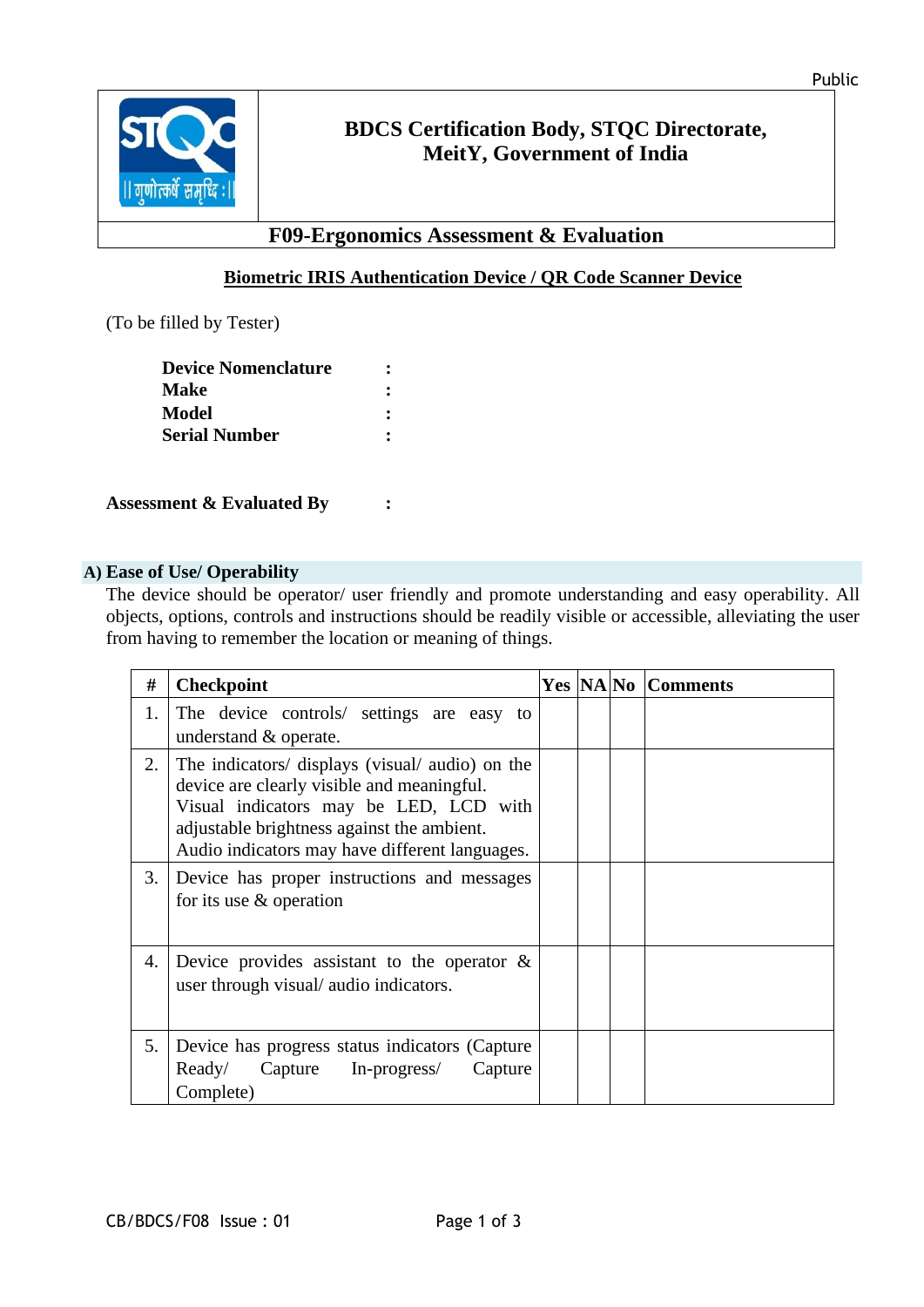

# **BDCS Certification Body, STQC Directorate, MeitY, Government of India**

## **F09-Ergonomics Assessment & Evaluation**

#### **B) Comfort to Use**

The operator/ user should be able to comfortably operate the device.

| #  | <b>Checkpoint</b>                                                                                            |  | <b>Yes  NA  No  Comments</b> |
|----|--------------------------------------------------------------------------------------------------------------|--|------------------------------|
| 1. | It is easy $\&$ quick to position/ align the device<br>to capture the QR code.                               |  |                              |
| 2. | There are sufficient margins to adjust (left/<br>right/ Up/ down) the device to capture the QR<br>Code.      |  |                              |
| 3. | The device is adjustable for distance/height/<br>angle.                                                      |  |                              |
| 4. | The device allows quick and automatic capture.                                                               |  |                              |
| 5. | The device has physical support/ guide (e.g.,<br>stand, viewfinder, visor, LED/ LCD etc.) for<br>comfortable |  |                              |
|    | Usage of the device.                                                                                         |  |                              |
| 6. | It is easy to stabilize the device to capture the<br>QR Code.                                                |  |                              |
| 7. | The operator $\&$ user feel comfort (do not feel<br>fatigue) while operating the device.                     |  |                              |
| 8. | Device can be used in a conformable sitting/<br>standing (no awkward posture) position.                      |  |                              |

### **C) Safety**

The device should be safe to use by the operator and user.

| # | <b>Checkpoint</b>                                                      |  | <b>Yes NA No Comments</b> |
|---|------------------------------------------------------------------------|--|---------------------------|
|   | 1. It is safe to use the device without any risk of $\vert$<br>injury. |  |                           |
|   | The device can be used without any stringent<br>safety instructions.   |  |                           |

### **D) Effectiveness**

The device should be able to serve the purpose by allowing successful authentication.

| <b>Checkpoint</b>                              |  | <b>Yes NA No Comments</b> |
|------------------------------------------------|--|---------------------------|
| 1. The device allows the operator $\&$ user to |  |                           |
| complete the successfully Capture.             |  |                           |